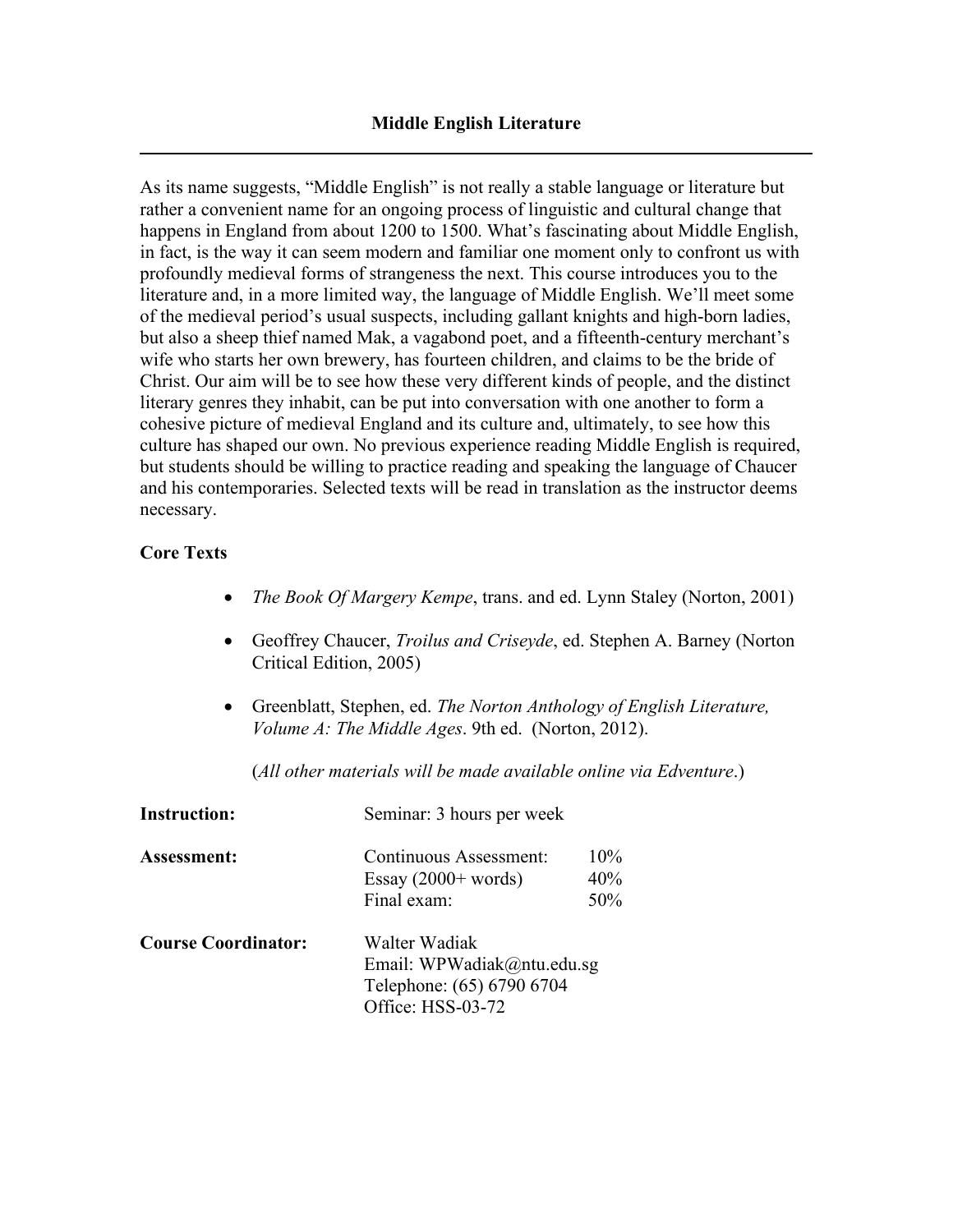## **Schedule of Topics and Readings**

| Week        | <b>Topic</b>                                                                                     | Reading                                                                                                     |
|-------------|--------------------------------------------------------------------------------------------------|-------------------------------------------------------------------------------------------------------------|
| January 11  | For the birds<br><b>Inventing Middle English</b><br>literature in The Owl and<br>the Nightingale | Selected Middle English<br>lyrics; The Owl and the<br>Nightingale (provided by<br>instructor)               |
| January 18  | Comeback<br>Exile and return in English<br>romance                                               | King Horn; Havelok the<br>Dane; Emaré (online)                                                              |
| January 25  | <b>Simply marvelous</b><br>The Breton lays                                                       | Sir Orfeo; Sir Gowther; Sir<br><i>Amadace</i> (online)                                                      |
| February 1  | <b>Chaucer at court</b><br>the early poems                                                       | The Book of the Duchess;<br>The House of Fame (online)                                                      |
| February 8  | <b>Chinese New Year</b>                                                                          | None                                                                                                        |
| February 15 | <b>Chaucer in love</b><br>Troilus and Criseyde                                                   | Geoffrey Chaucer, Troilus<br>and Criseyde (ed. Barney,<br>"Introduction" and Bks. 1-<br>3)                  |
| February 22 | <b>Chaucer out of love</b><br><i>Troilus</i> , continued                                         | Troilus and Criseyde (ed.<br>Barney, Bks. 4-5)                                                              |
| February 29 | <b>Recess</b>                                                                                    | None                                                                                                        |
| March 7     | On letting go<br>Mourning and Christian<br>discipline in Pearl                                   | <i>Pearl</i> (online)                                                                                       |
| March 14    | The end of the world<br>Langland and the hysteria<br>of late-medieval complaint                  | William Langland, Piers<br>Plowman (NAEL 331-66)<br>plus selected passages<br>provided by instructor        |
| March 21    | Urbanity<br>Middle English theatres of<br>devotion                                               | "The Mystery Plays" and<br>The Second Shepherd's<br>Play (NAEL 406-37); The<br>York Play of the Crucifixion |